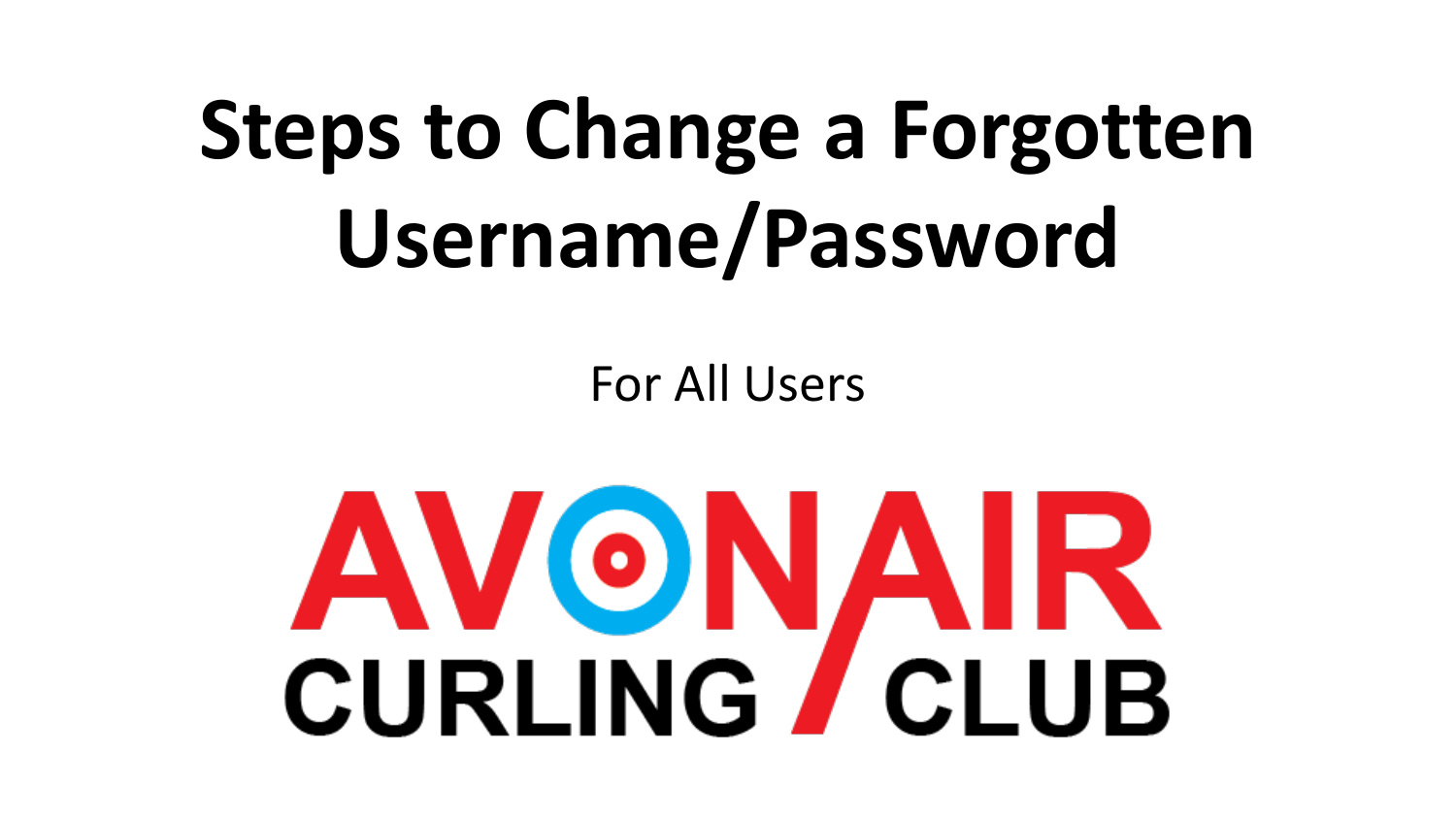Step #1: Go to the Avonair Curling Club Home Page ([https://avonaircurlingclub.ca/index.php\)](https://avonaircurlingclub.ca/index.php) and find the "Forgot your Username" or "Forgot your Password" options.

| Member Login |                         |
|--------------|-------------------------|
|              | AvonairCurlingClub22/23 |
|              |                         |
|              | Remember Me             |
|              | Log in                  |
|              | + Create an account     |
|              | Forgot your username?   |
|              |                         |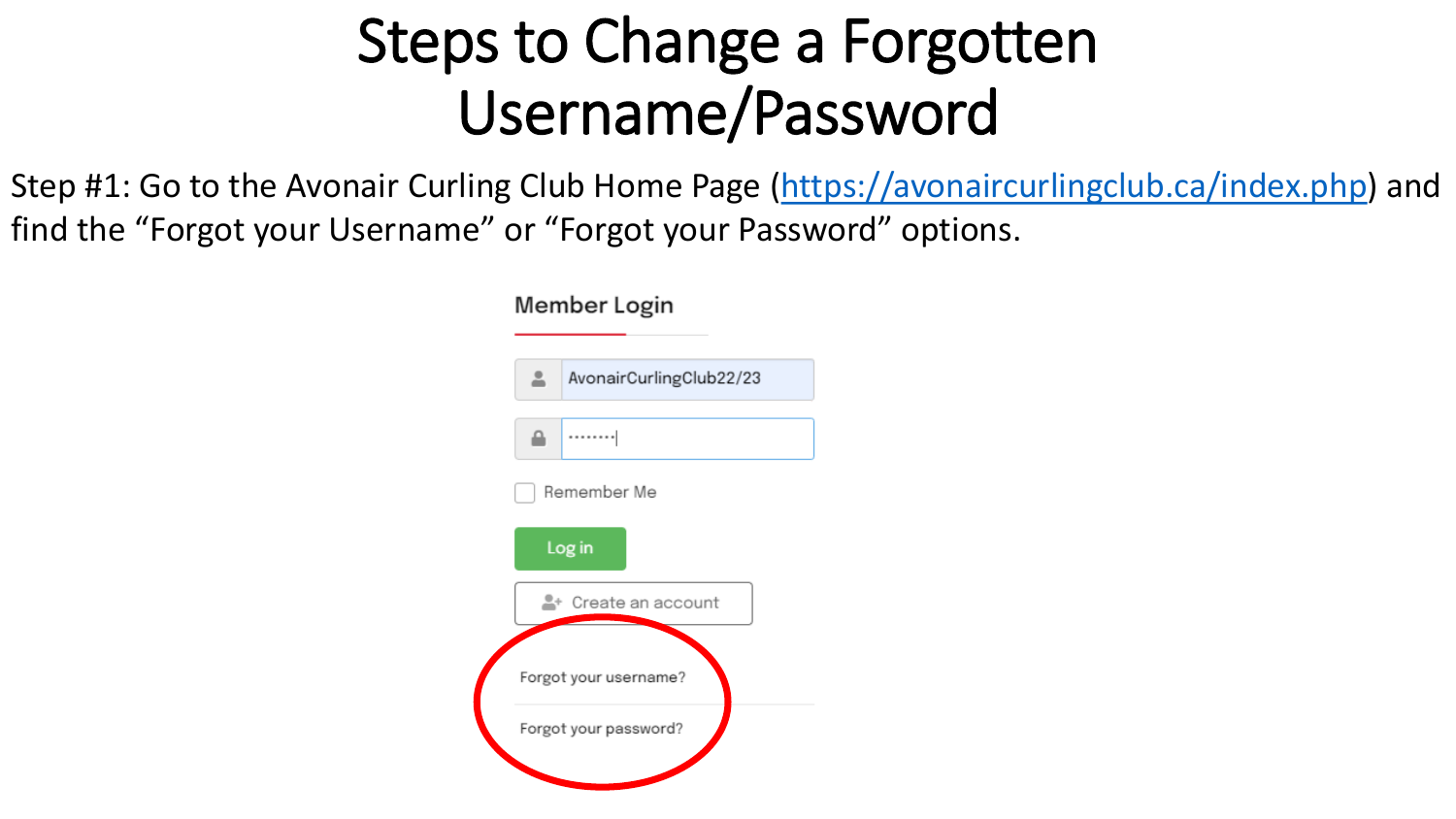Step #2: Choose what you need remembered/changed. You will need your username to change your password, so if you need both, start with your username.

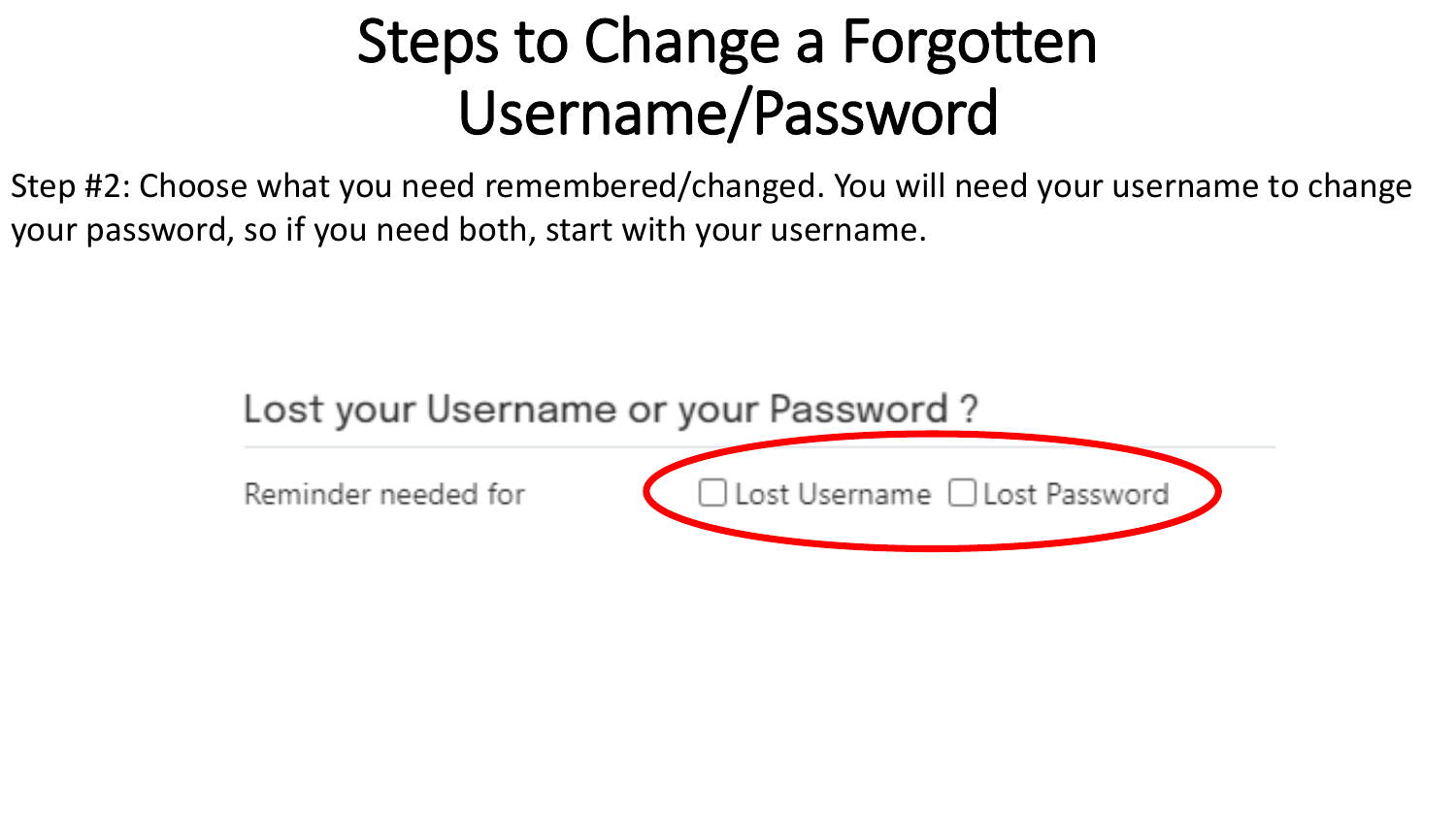Step #3: For a forgotten Username, check the box beside Username and fill in your email address. Once done, click the "Send Username" button. This will send it to your email address.

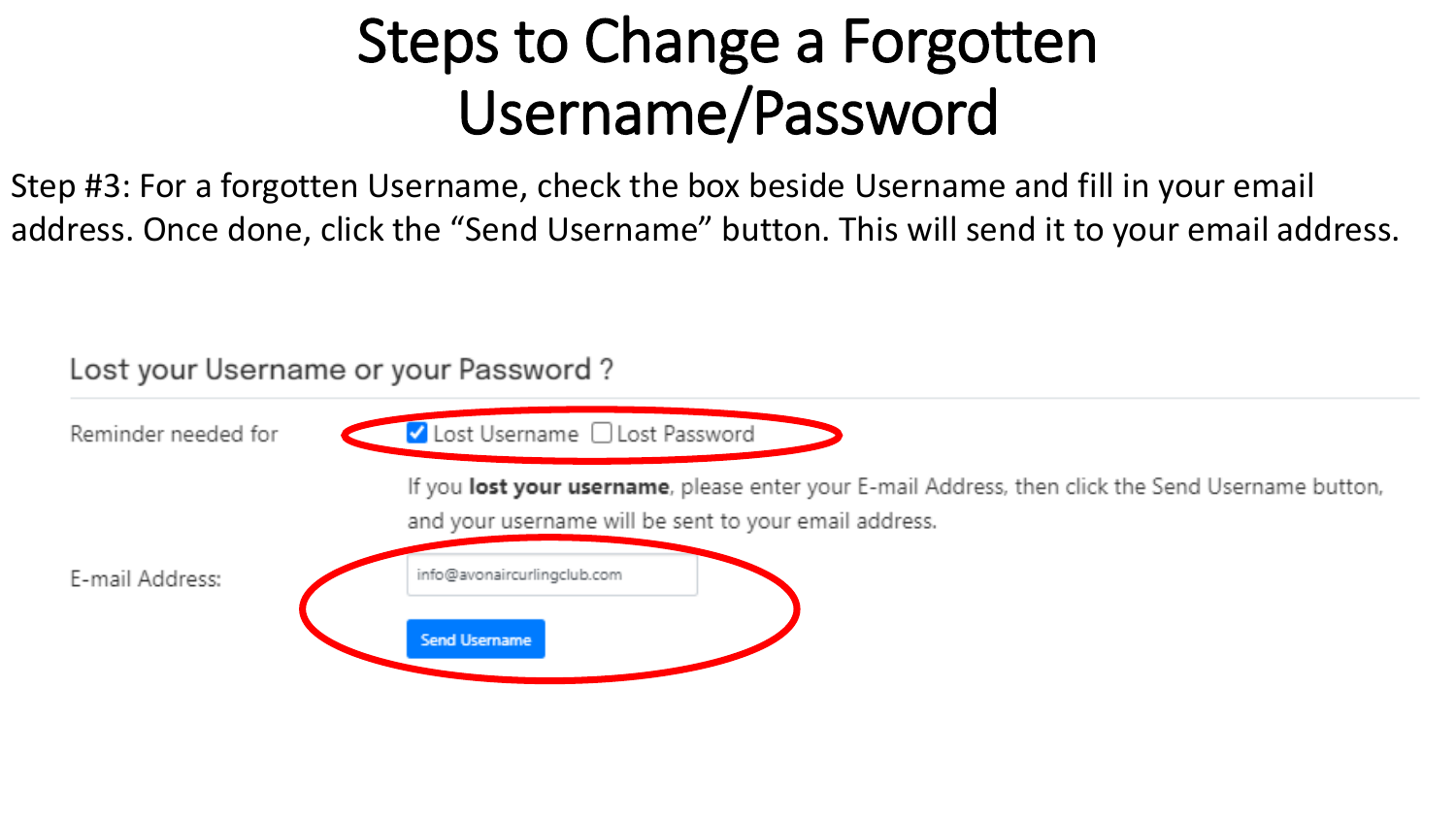$\asymp$ 

Step #4: Check your email (check spam too) and use the provided username to login.

#### **Message**

Username reminder sent to your email address info@avonaircurlingclub.com. Please check your email (and if needed your spambox too)!

To: Avonair Curling Club

Hello,

A username reminder has been requested for your Avonair Curling Club account.

Your username 5: AvonairCurlingClub22/23

To log in to your account, click on the link below: https://avonaircurlingclub.ca

Thank you.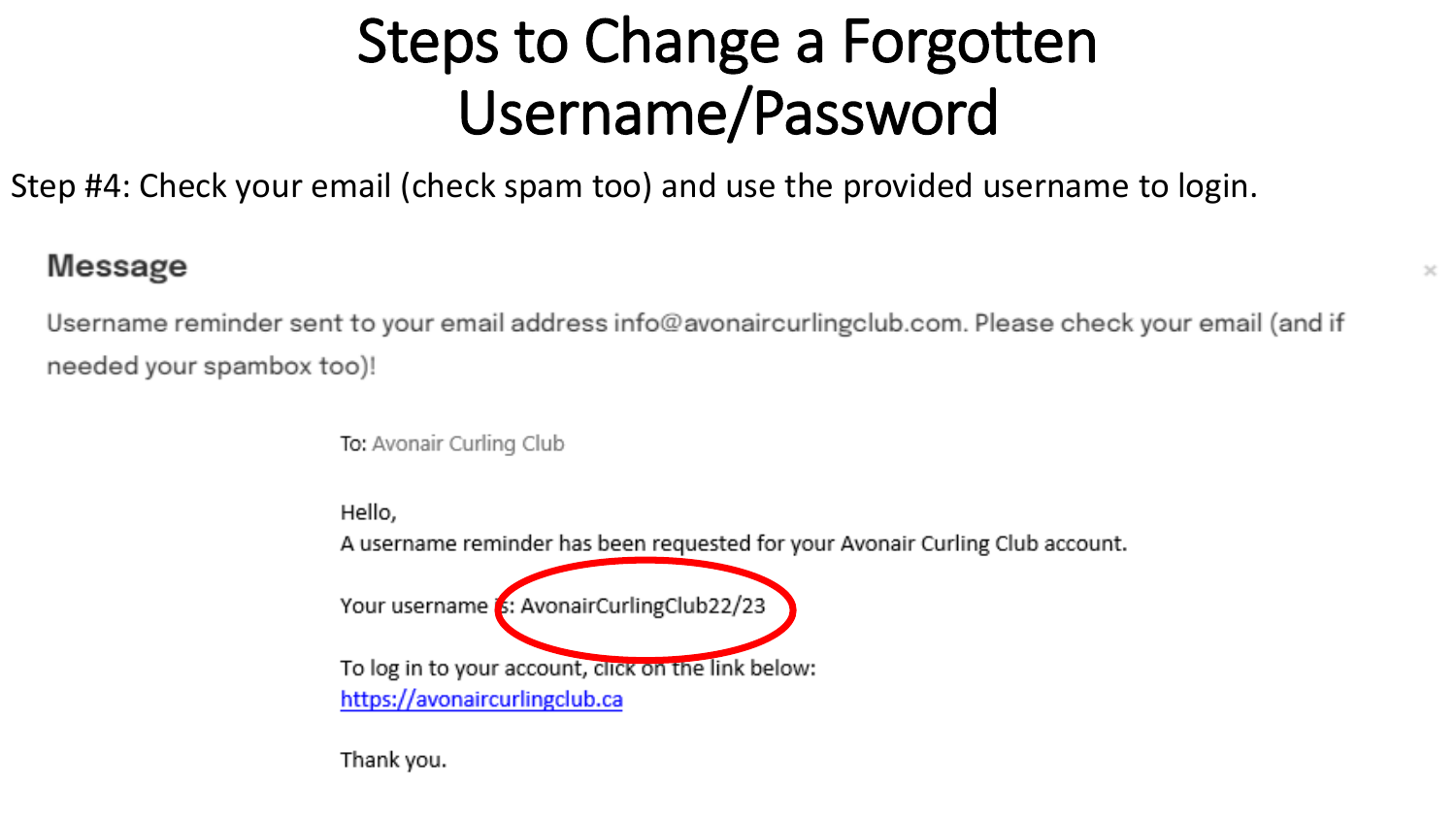Step #5: For a forgotten password, check the box next to "Lost Password" and fill in both your username and email address. Then click "Send Password."

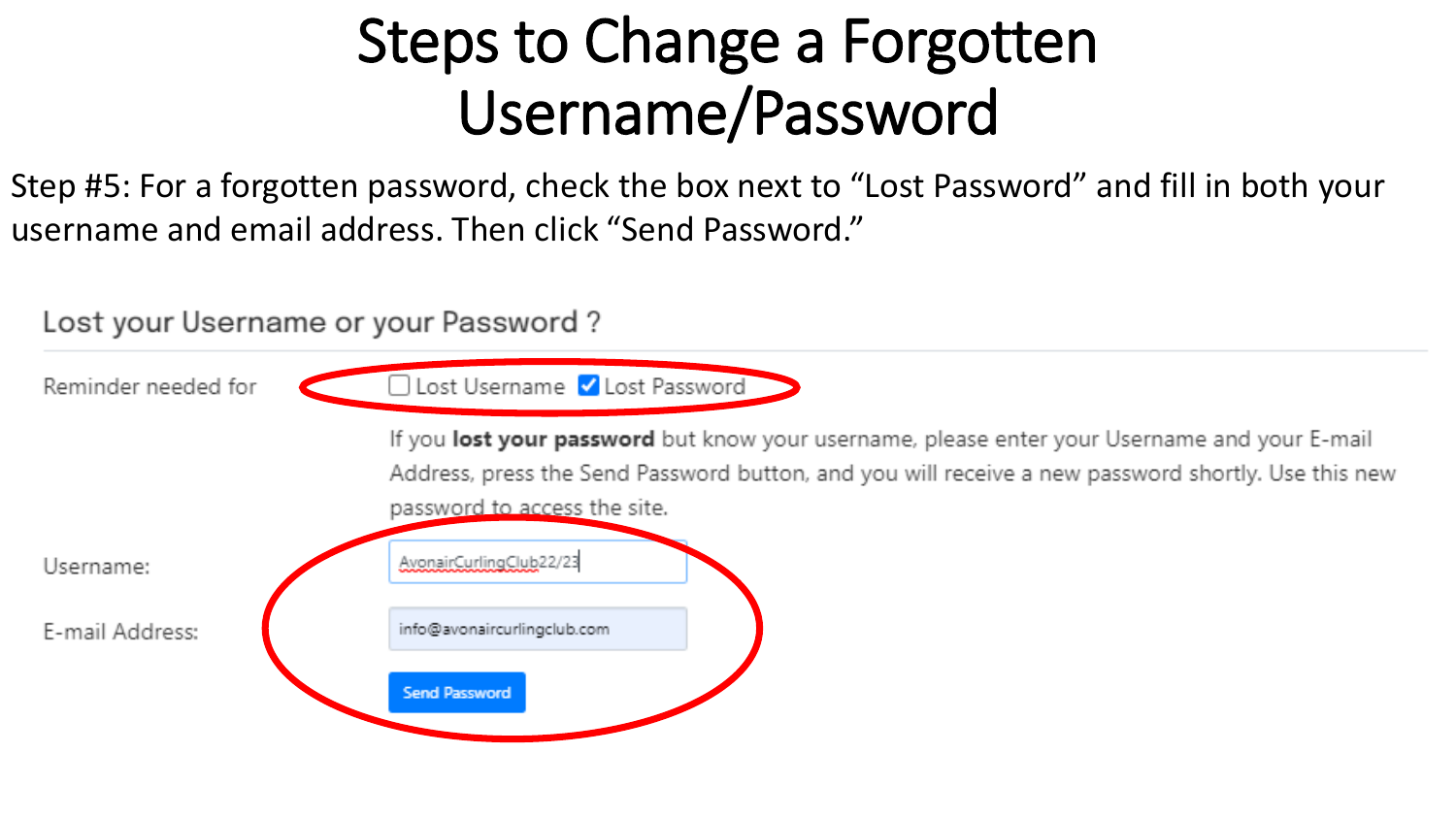Step #6: Check your email (check spam too) and use the provided randomly generated password, along with your username, to login. You may choose to keep the random password, or you can continue with the instructions and change it to something else.

#### **Message**

New User Password created and sent to your email address info@avonaircurlingclub.com. Please check your email (and if needed your spambox too)!

 $\boldsymbol{\times}$ 

To: Avonair Curling Club

The user account AvonairCurlingClub22/23 has this email associated with it. A web user from https://avonairsurlingclub.ca has just requested that a new password be sent.

Your New Password is: WOKUAADRVODT

If you didn't ask for this, don't worry. You are seeing this message, not them. If this was an error just log in with your new password and then change your password to what you would like it to be.

NOTE: This email was automatically generated from Avonair Curling Club (https://avonaircurlingclub.ca).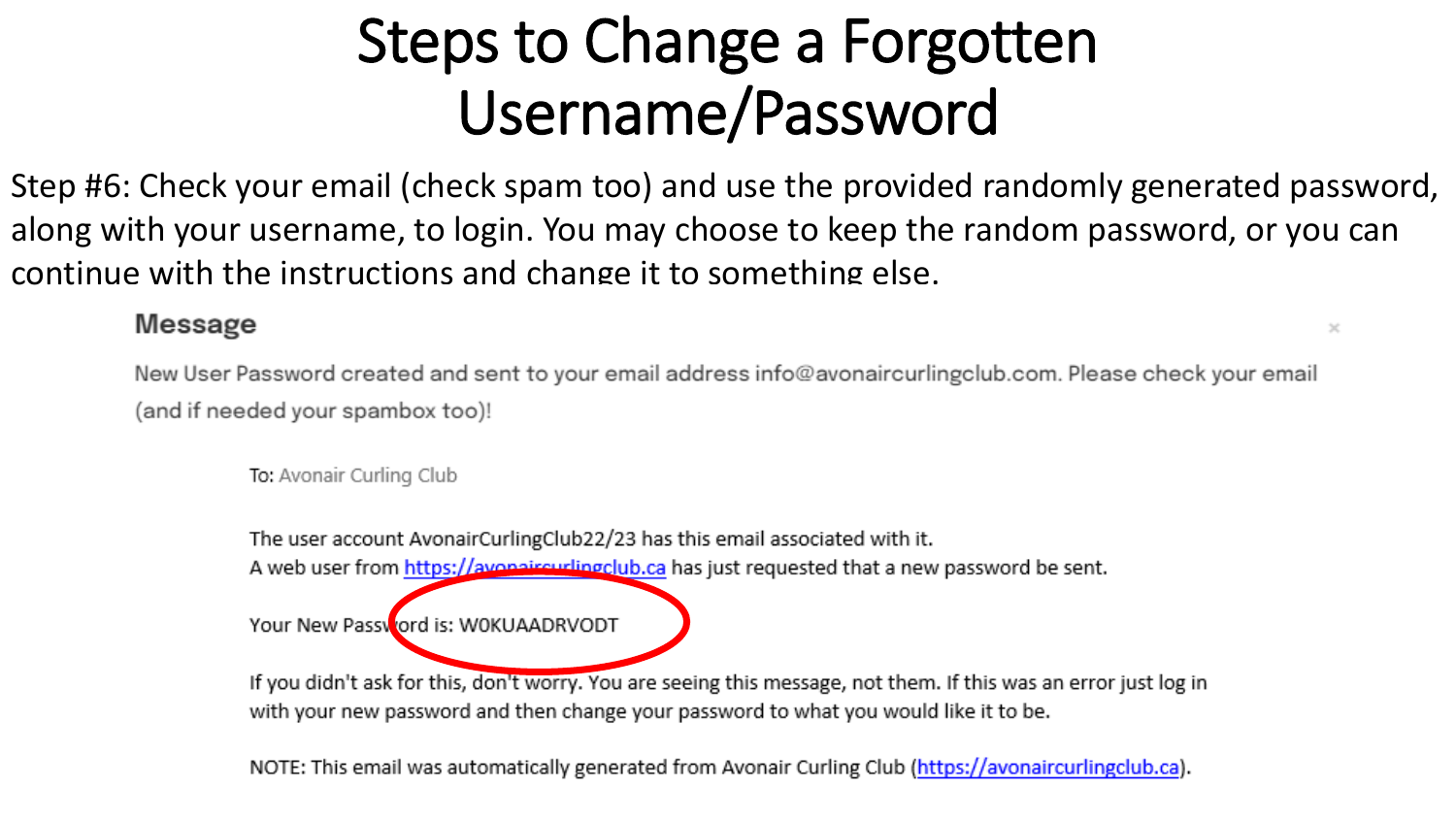Step #7: Use your username and generated password to login to your account.

Member Login AvonairCurlingClub22/23 ............ Remember Me Log in &+ Create an account

Forgot your username?

Forgot your password?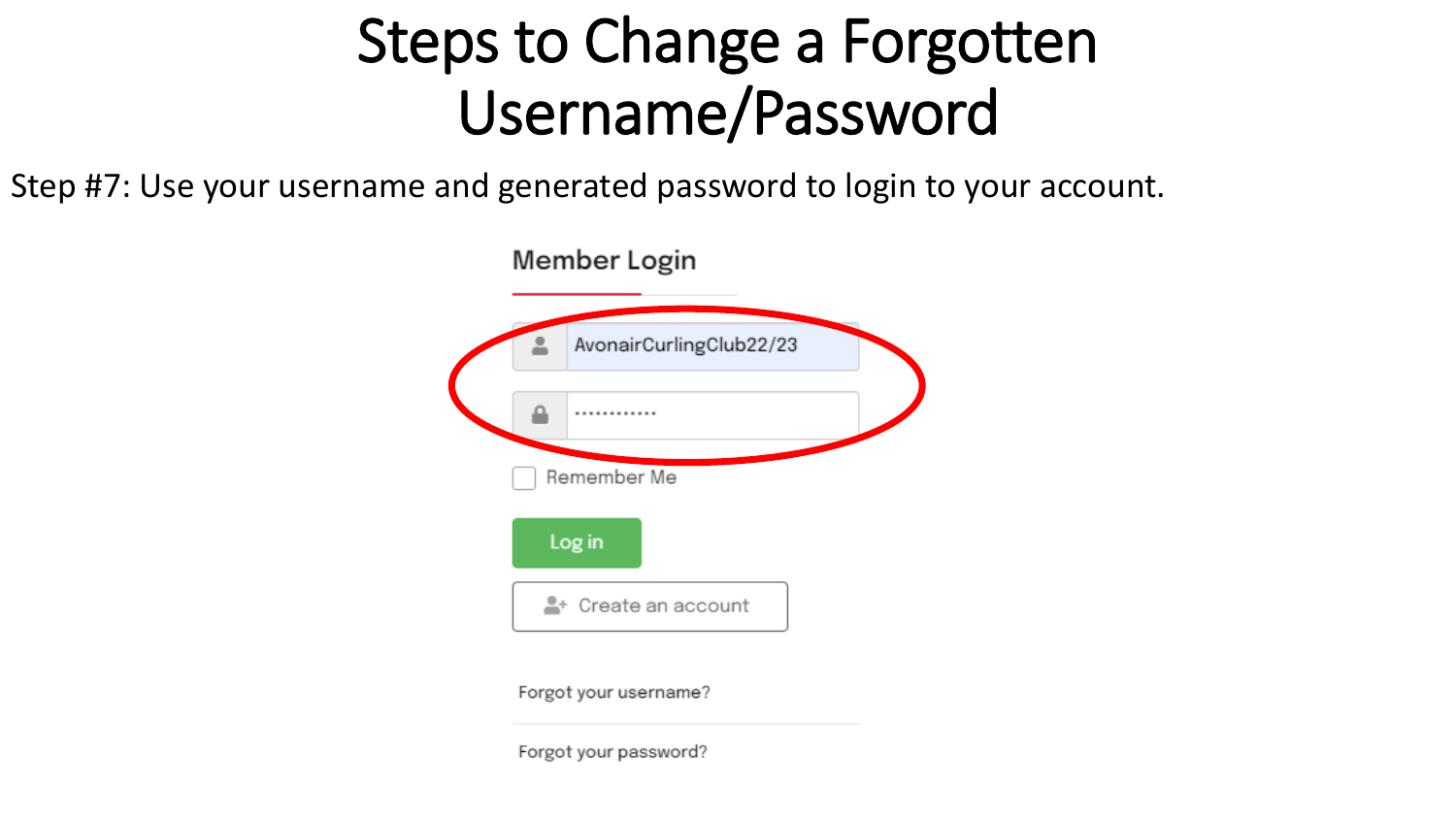Step #8: Once logged in, go to the Member Area on the right hand side of the screen. Choose the "My Information" button from the drop down menu.

| <b>Member Menu</b>      |
|-------------------------|
| Member's Home           |
| Member Information      |
| My Information          |
| My Volunteer Interests  |
| My Sparing Availability |
| My Ice Bookings         |
| My Event Registrations  |
|                         |

My Teams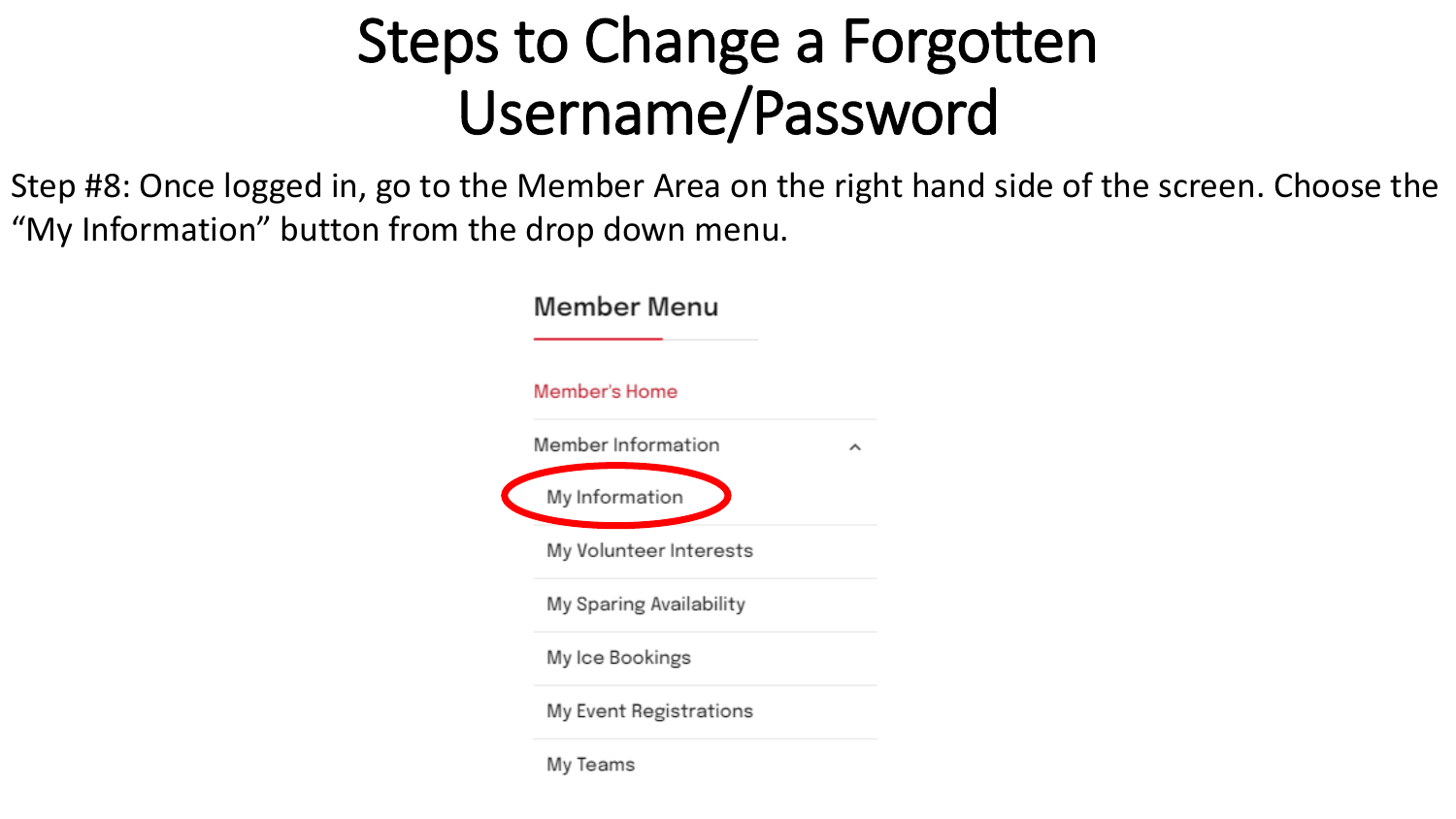Step #9: Find the "Edit" area in the top, lefthand corner of the screen**. This is not a button**. You must hover your cursor over the word edit until you see "Update your Profile" pop up. Click on "Update your Profile."

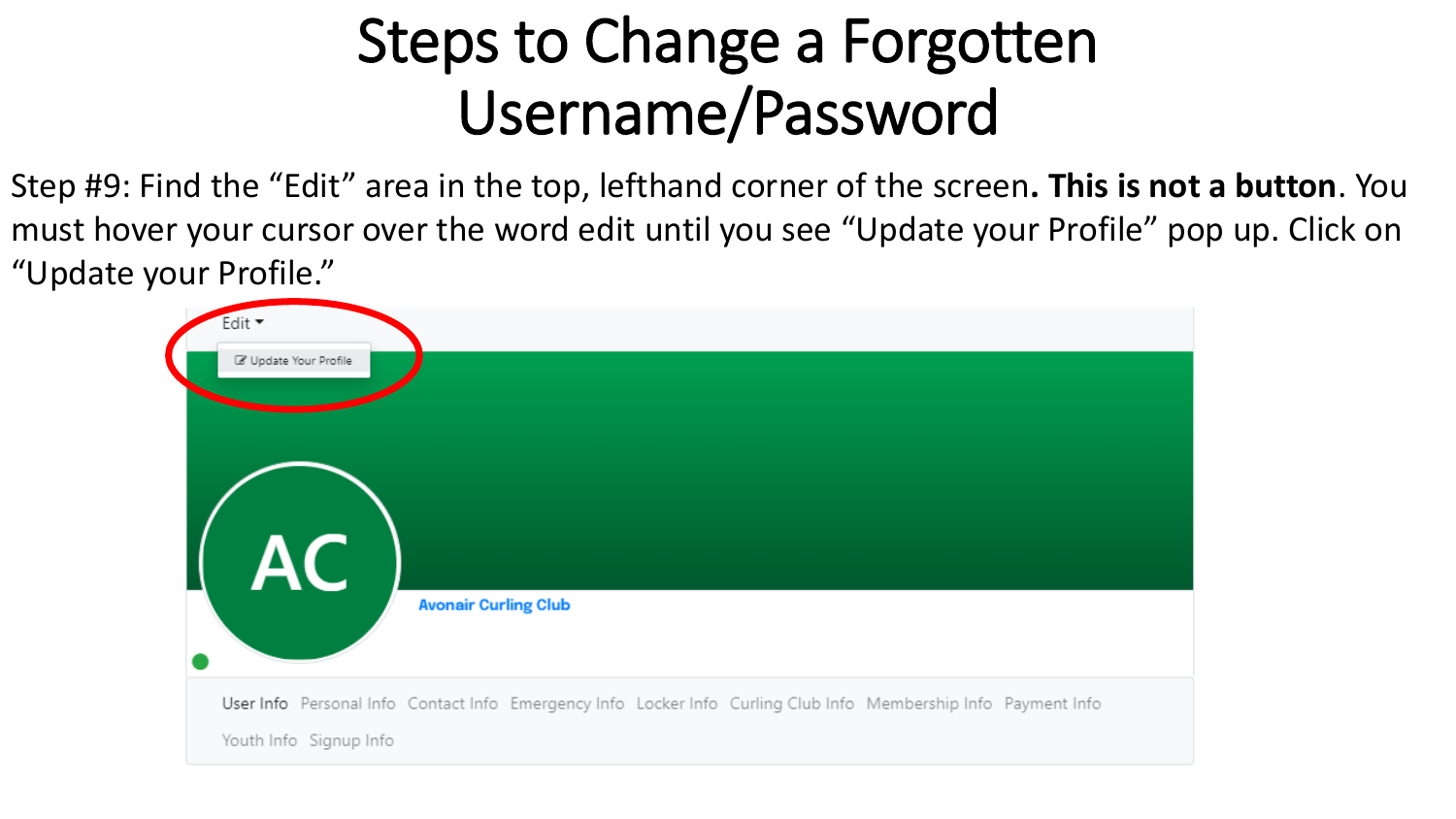Step #10: Type in your username, the current randomly generated password from the email, and your new chosen password. It is suggested that you use the "show" button to ensure that your chosen password is typed in correctly. Once finished, click "Update."

**Edit Your Details** 

User Info Personal Info Contact Info **Emergency Info Curling Club Info** Locker Info Membership Info Payment Info Youth Info Signap Info Canvas Porti  $\star \circ 0$ AvonairCurlingClub22/23 Username ை 6 W0KUAADRVODT Hide Current Password A Show Password ........ Update Cancel